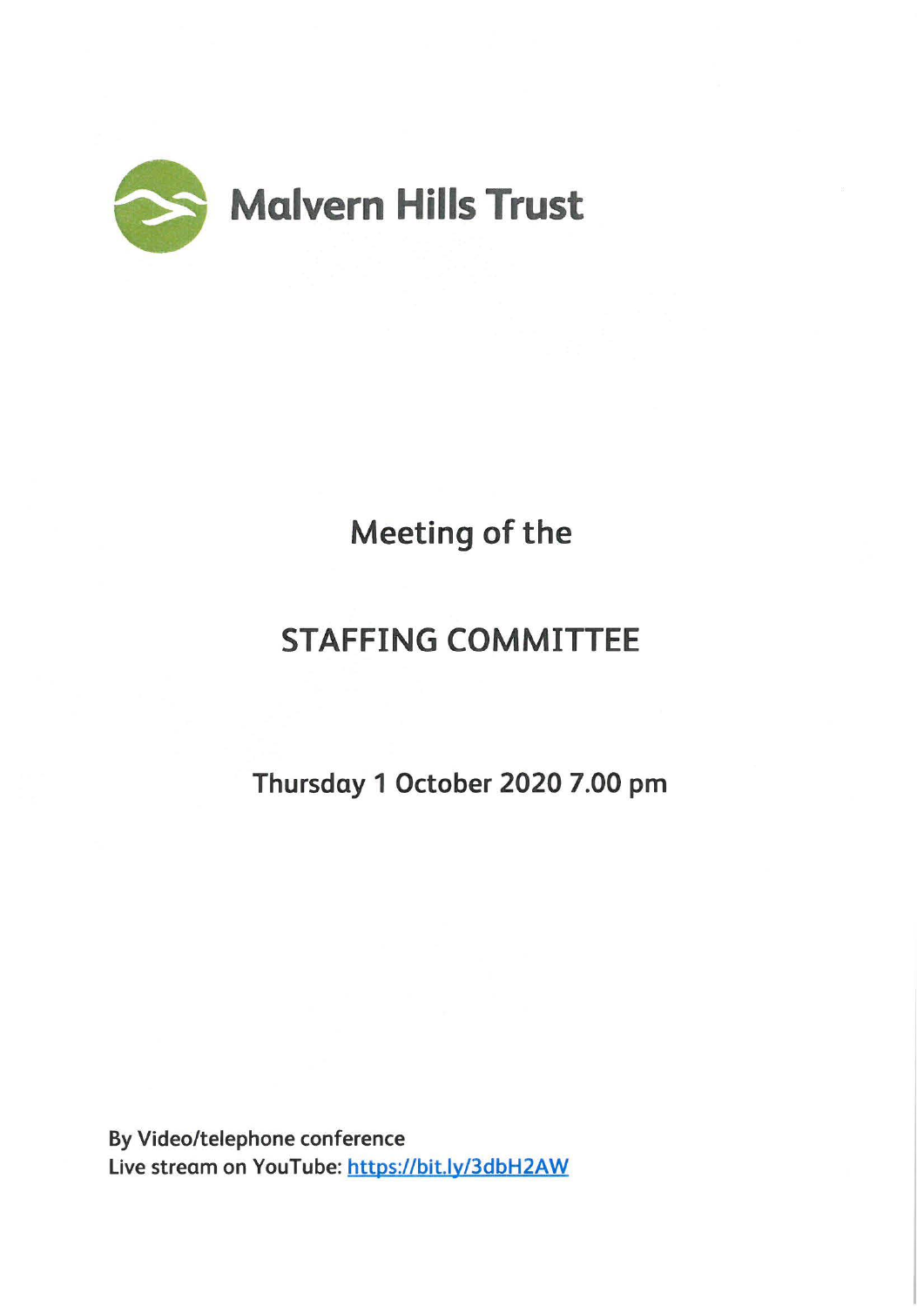## **Meeting of the Staffing Committee**

**By Video/telephone conference** 

**Live stream on YouTube: https://bit.ly/3dbH2AW** 

**Thursday 1 October 2020 7.00pm** 

Members: Mr D Baldwin, Mr R Bartholomew, Mr M Davies, Mrs H I' Anson, Ms S Rouse, (non-voting), Mrs C Palmer, Prof J Raine, Mrs G Rees.

- 1. Apologies for absence
- 2. Chair's announcements
- 3. Declaration of Interests
- 4. Public comments
- 5. Matters arising from previous meeting not otherwise on agenda Testing of vibrating equipment
- 6. Update on Health and Safety Issues

Verbal update

7. Review of staff job descriptions and roles

Verbal update Chair of Staffing Committee

- 8. Staff welfare including Covid-19 ( may be moved to confidential section) Paper A
- 9. Secretary to the Board working hours **buying the Secretary of the Board Working hours Paper B**
- 10. Urgent Business
- 11. Date of next meeting 7 January 2021
- 12. Confidential business

Resolution to exclude the public for discussion of items  $13 - 14$  on the agenda on the grounds that publicity would be prejudicial to the public interest by reason of the exempt or confidential nature of the business to be transacted (personnel matters).

13. Staff retirement - succession planning

14. Wardening capacity

Paper<sub>C</sub> Paper D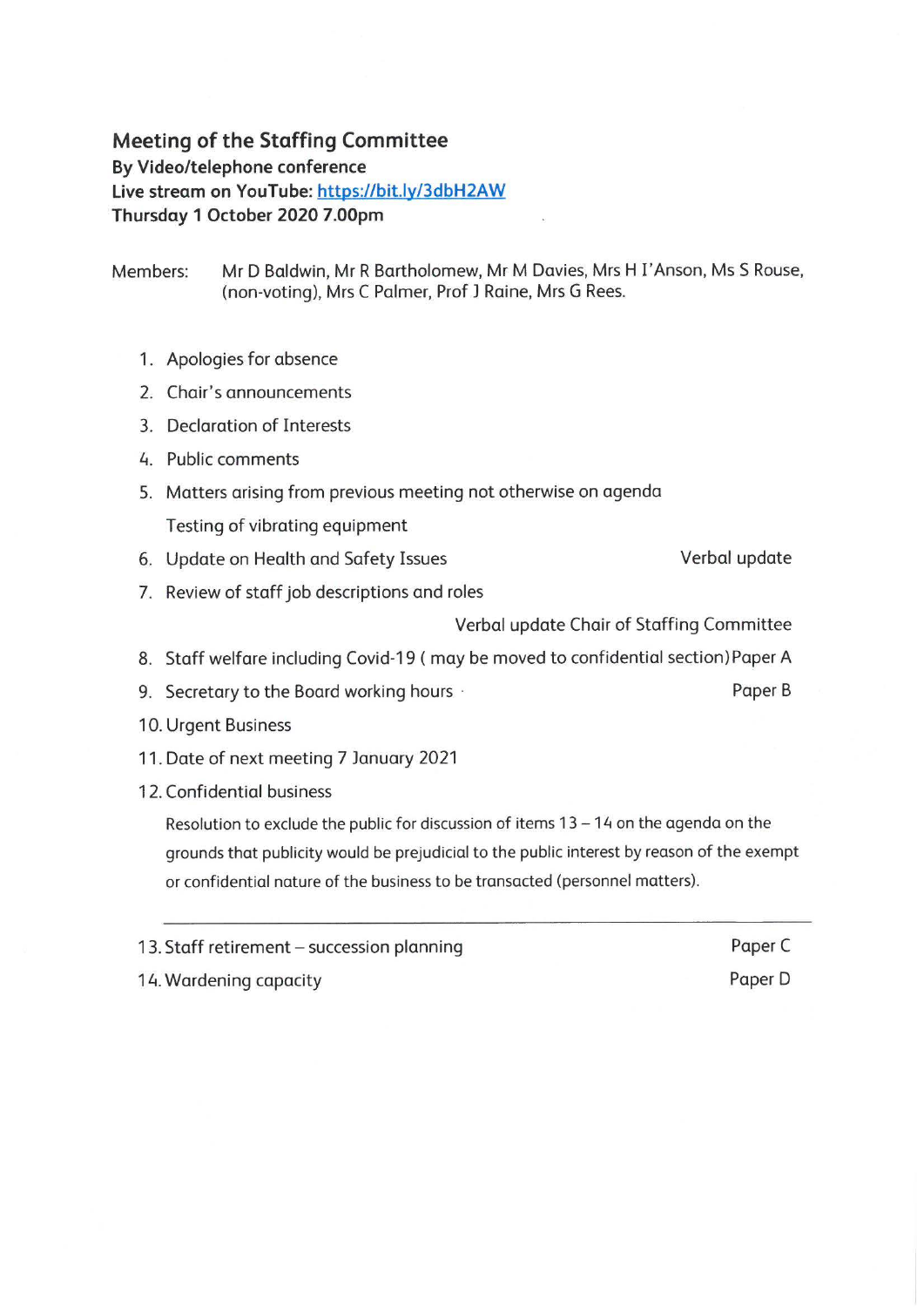This paper gives a brief summary of current HR issues.

## **1. COVID 19**

### **a) Workplaces**

Workplace risk assessments for both Manor House and the Top Shed have been completed and shared with staff. These are regularly reviewed and updated (the most recent update being done this week).

A number of measures were identified as part of the risk assessment process which have been put in place to make the work places 'COVID secure'. These include spacing out work stations, putting down floor markers to mark 2m distances, putting up various signs and setting a maximum capacity for each work area. Professional cleaning is now carried out twice a week and staff wipe down frequently touched surfaces regularly throughout the day.

A Perspex screen has been put up on the reception desk, visitors are asked to wear masks and a 'one in, one out' policy has been adopted. Windows are kept open to ensure good ventilation. Plans are being made for the winter months.

From 18<sup>th</sup> September 2020, employers are required to keep an attendance log for 21 days recording people present in the workplace. This has been set up at both locations for MHT staff, AONB staff, volunteers and visitors.

## **b) Self-isolation**

A major concern at present is the heightened risk of those employees with school-age children needing to self-isolate. Whilst the majority of MHT staff with children could work from home, their absence would lead to difficulties manning the office and possibly result in closing the office to the public.

## **c) Annual leave and time off in lieu (TOIL)**

Many staff have been unable to take planned annual leave and have accumulated overtime hours during the last few months, due to the additional work load. Regulations now permit leave to be carried forward for 2 years, so it is hoped accrued time off can be reduced over that period.

## **2. PAY AWARD 2020/21**

All staff except the CEO are on the NJC payscale. A pay award of 2.75 % has been agreed between the National Employers and NJC Trade Unions for 2020/21 which has been processed in the September salaries. 2 % had been included in the budget, but the additional 0.75 % is more than covered by staff costs savings arising from staff changes.

Cheryl Gentry Finance & Administration Manager 16<sup>th</sup> September 2020